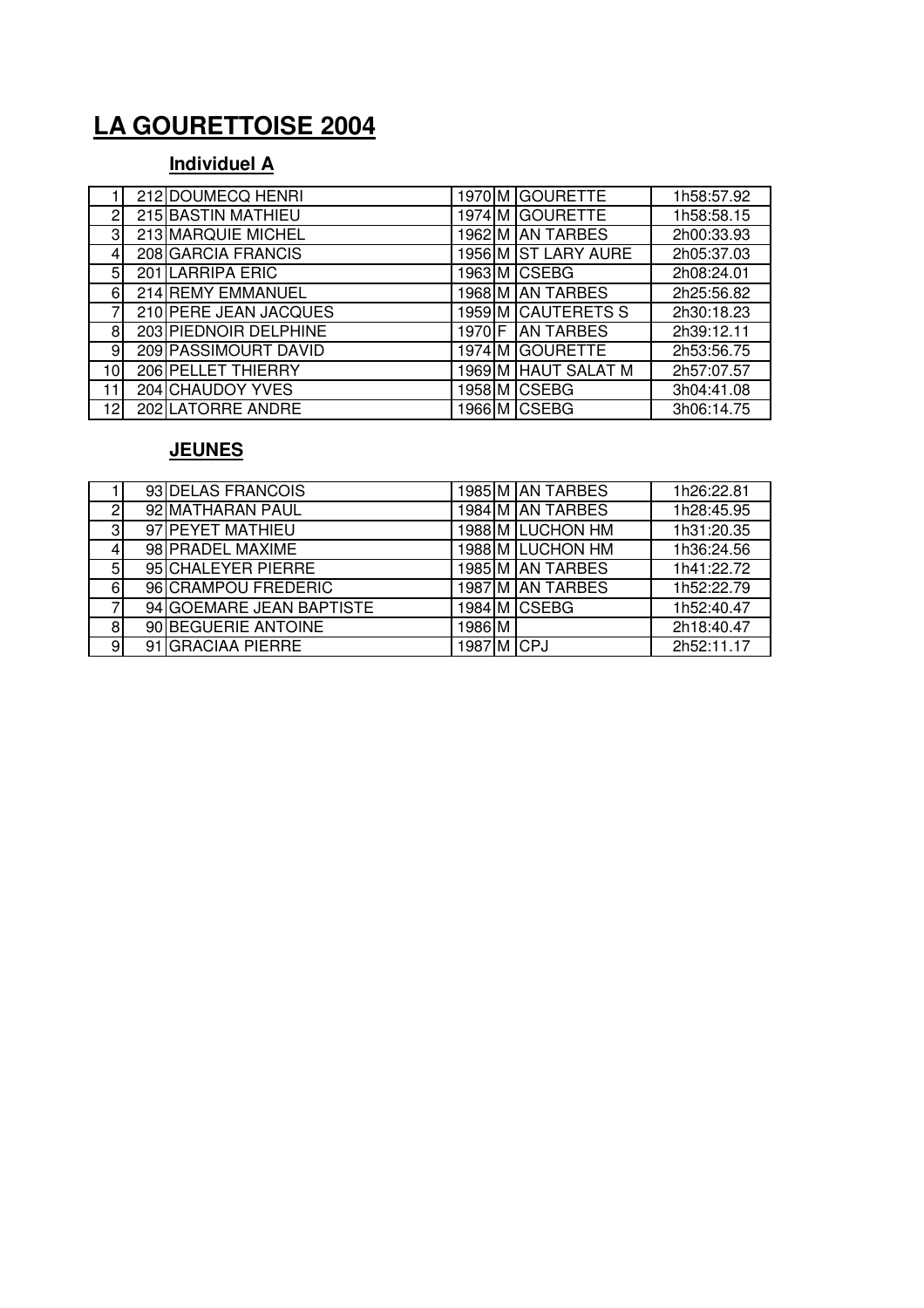# **LA GOURETTOISE 2004**

## **Individuel B**

| 1               | 140 LAHET JEAN FRANCOIS                 | 1973         | М      | <b>BILLERE TRIA</b> | 1h14:44.32               |
|-----------------|-----------------------------------------|--------------|--------|---------------------|--------------------------|
| $\overline{2}$  | 106 GRINAUX JEAN LUC                    | 1978         | м      | <b>SA MAULEON</b>   | 1h18:06.69               |
| $\overline{3}$  | 141 GRANVILLAIN JEROME                  | 1974         | м      |                     | 1h18:32.61               |
| 4               | 112 BRINAUX ROGER                       | 1945         | М      | <b>CSEBG</b>        | 1h23:32.77               |
| $\overline{5}$  | 163 FERNANDES OLIVIER                   | 1964         | M      |                     | 1h25:09.64               |
| 6               | 105 BOHREN FREDERIC                     | 1967         | М      | <b>CSEBG</b>        | 1h25:54.49               |
| 7               | 114 MABRUT FRANCK                       | 1962         | м      | <b>SANCY GRIMPE</b> | 1h26:07.57               |
| $\overline{8}$  | 108 ALACACEBE ERIC                      | 1975         | М      | <b>BORTUKANIAK</b>  | 1h26:30.72               |
| $\overline{9}$  | 116 FONTORBE SEBASTIEN                  | 1971         | М      | <b>CSEBG</b>        | 1h27:56.64               |
| 10              | 109 MARTY PHILIPPE                      | 1968         | М      |                     | 1h28:36.68               |
| 11              | 153 D AMICO FRANCK                      | 1966         | М      | <b>CSEBG</b>        | 1h29:36.16               |
| 12              | 154 VIGNAU GILLES                       | 1974         | M      |                     | 1h30:01.17               |
| 13              | 130 ARRATEIG LAURENT                    | 1975         | М      | <b>SAM</b>          | 1h30:06.22               |
| $\overline{14}$ | 144 MINVIELLE DIDIER                    | 1970         | M      | <b>BIARRITZ OLY</b> | 1h30:11.01               |
| $\overline{15}$ | 104 LABADIOLME JEAN CLAUDE              | 1948         | M      |                     | 1h30:41.77               |
| 16              | 155 COUROUAU PHILIPPE                   | 1973         | M      |                     | 1h31:04.14               |
| 17              | 138 BOUE LAPLACE LAURENT                | 1970         | M      |                     | 1h31:48.07               |
| 18              | 161 BOURESMAU PHILIPPE                  | 1953         | M      |                     | 1h34:11.15               |
| 19              | 164 FERNANDES ANDRE                     | 1963         | M      |                     | 1h34:44.35               |
| 20              | 166 CASTERA JEAN JACQUES                | 1952         | M      | <b>PYRENEA</b>      | 1h35:22.64               |
| 21              | 160 CRETIN MICHEL                       | 1951         | M      |                     | 1h35:27.64               |
| 22              | 100 FOURCADE JEAN BERNARD               | 1971         | M      |                     | 1h35:57.64               |
| 23              | 148 SOORS PHILIPPE                      | 1962         | м      | <b>TURBO</b>        | 1h37:16.08               |
| $\overline{24}$ | 134 PACHEU THIERRY                      | 1974         | M      |                     | 1h43:14.52               |
| 25              | 107 ARBEAU THIERRY                      | 1964         | М      | <b>CSEBG</b>        | 1h45:01.16               |
| $\overline{26}$ | 147 GABALDON ALAIN                      | 1946         | M      | <b>MESSIER</b>      | 1h45:56.88               |
| $\overline{27}$ | 145 LABISTE JEAN PAUL                   | 1969         | М      |                     | 1h48:45.30               |
| 28              | 127 DUSSOUY ERIC                        | 1958         | м      | <b>PAUSL</b>        | 1h50:29.47               |
| 29              | 129 CONDOU DARRACQ GERARD               | 1955         | М      | <b>ASCT</b>         | 1h51:16.34               |
| 30              | 159 CACHAU JEAN JACQUES                 | 1957         | M      |                     | 1h52:00.86               |
| 31              | 115 HAURE FREDERIC                      | 1971         | M      | <b>MARIA BLANCA</b> | 1h53:03.17               |
| 32              | 122 BROUCARET MAURICE                   | 1942         | М      | CAF                 | 1h55:40.66               |
| 33              | 142 ALLIAS JOSIANE                      | 1949         | F      | CAF                 | 1h57:53.92               |
| 34              | 137 MINVIELLE NOEL                      | 1944         | М      |                     | 1h58:50.03               |
| 35              | 128 CONDOU DARRACQ MARITXU              | 1955         | F      | <b>ASCT</b>         | 1h59:01.49               |
| 36              | 123 HARITSCHELHAR ALEXANDRE             | 1971         | M      |                     | 2h01:37.07               |
| 37              | 125 ARRIETA CLAUDE                      | 1962         | М      | <b>CSEBG</b>        | 2h01:43.31               |
| 38              | 111 COUTRAY DE PRADEL HUGUES            | 1969         | м      | <b>GIVRES NAY</b>   | 2h01:45.80               |
| 39              | 146 DELMOTTE EMMANUEL                   | 1968         | м      |                     | 2h02:20.56               |
| 40              | <b>133 SAYERCE PATRICK</b>              | 1966         | M      |                     | 2h03:12.04               |
| 41              | 101 BODERE HENRI                        | 1964         | М      |                     | 2h07:29.41               |
| 42              | 165 LEBUAN NATHALIE                     | 1965         | F      |                     | 2h07:37.25               |
| 43              | 156 ALCOZ PIERRE                        | 1945         | M      |                     | 2h08:14.67               |
| 44              | 135 LARRIEU DANIEL<br>120 LARRADET JEAN | 1956         | М      | <b>FUNBIKE</b>      | 2h08:21.07               |
| 45<br>46        | 117 AMET JULES                          | 1956<br>1940 | M<br>м | CAF                 | 2h08:25.85<br>2h11:07.80 |
| 47              | 102 DE VISMES BERNARD                   | 1946         | м      | <b>CSEBG</b>        | 2h13:45.26               |
| 48              | 118 YZIQUEL PATRICK                     | 1948         | M      |                     | 2h19:46.97               |
| 49              | 124 FORGUES CHRISTIAN                   | 1945         | M      |                     | 2h20:03.54               |
| 50              | 150 PAGE PIERRE                         | 1944         | M      | CAF                 | 2h20:08.44               |
| $\overline{51}$ | 139 WINSTEL CAROLE                      | 1971         | F      |                     | 2h22:44.71               |
| 52              | 119 BEGUERIE PIERRE                     | 1955         | м      | <b>CSEBG</b>        | 2h23:57.59               |
| 53              | 152 FOURCADE JEAN                       | 1943         | м      | CAF                 | 2h33:49.39               |
| 54              | 149 DAUGA GERARD                        | 1922         | м      | CAF                 | 2h43:20.26               |
| 55              | 151 PAGE ANICHA                         | 1949         | F      | CAF                 | 2h48:32.05               |
| 56              | 162 FORGUES NATHALIE                    | 1970         | F      |                     | 2h48:35.56               |
| 57              | 157 GABE JEAN MARIE                     | 1945         | M      |                     | 2h48:41.23               |
| 58              | 158 SOUVIRON PASCAL                     | 1950         | М      |                     | 2h48:43.02               |
|                 |                                         |              |        |                     |                          |